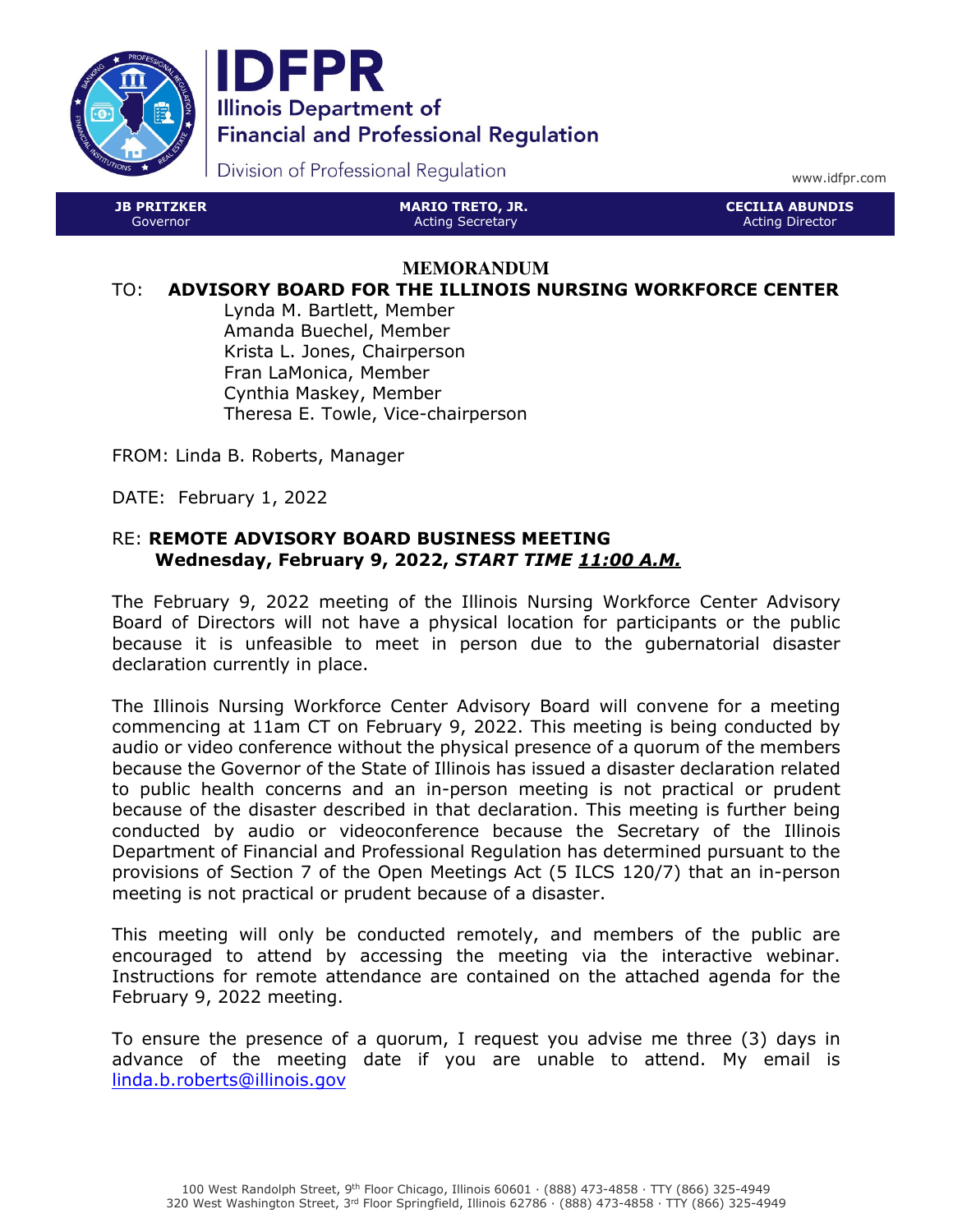You can attend virtually through WebEx by accessing the meeting link: https://illinois.webex.com/illinois/j.php?MTID=m37263821dc431ca285729139db2e4960

### Join by meeting number

Meeting number (access code): 2460 941 4473

Meeting password: wVd3RSMdF34

Tap to join from a mobile device (attendees only)

+1-312-535-8110,,24609414473## United States Toll (Chicago) +1-415-655-0002,,24609414473## US Toll

#### Join by phone

+1-312-535-8110 United States Toll (Chicago) +1-415-655-0002 US Toll

## The Illinois Nursing Workforce Center Advisory Board Agenda

## I. Call to Order, Rules of Conduct, Introductions

- 1. Rules:
	- Mute, all participants will be placed on mute when the meeting begins
	- Unmute yourself when it is your time to present or when you wish to speak

### II. Declaration of a Quorum

## III. Approval of Minutes (Action)

1. Approval of the December 8, 2021 Illinois Nursing Workforce Center Advisory Board meeting minutes

### IV. Announcements

- 1. COVID-19 Illinois Department of Public Health (IDPH) update
- 2. Illinois Coalition of Nursing Organizations (ICNO) meeting, March 12, 2022, Lisle, Illinois
- 3. Student Nurse Political Action day, Tuesday, April 5, 2022, Springfield, IL
- 4. National Forum of State Nursing Workforce Centers: Swing for the Fences! Changing the Nursing Workforce Game; Las Vegas, Nevada, June 20-22, 2022

### V. New Business

- 1. Results of the IDFPR Board of Nursing pre-licensure nursing education program annual mandatory survey, COVID-19 survey questions summary
- 2. Annual RN, APRN, FPA-APRN survey questions, review potential revisions

# VI. Old Business

- 1. Nurse wellbeing, resilience survey preliminary results
- 2. Robert Wood Johnson Foundation (RWJF): Future of Nursing 2020-2030: Charting a Path to Achieve Health Equity

### VI. Reports

- 1. Chairperson Report
- 2. Illinois Nursing Workforce Center Manager Report
	- a. National Forum State Nursing Workforce Centers
	- b. Other
- 3. Nursing Organization updates
	- a. Public Health Nurse Leaders Workgroup (PHNL) update
	- b. Other
- 4. Nursing Coordinator
	- a. Board of Nursing
	- b. National Council State Boards of Nursing (NCSBN)